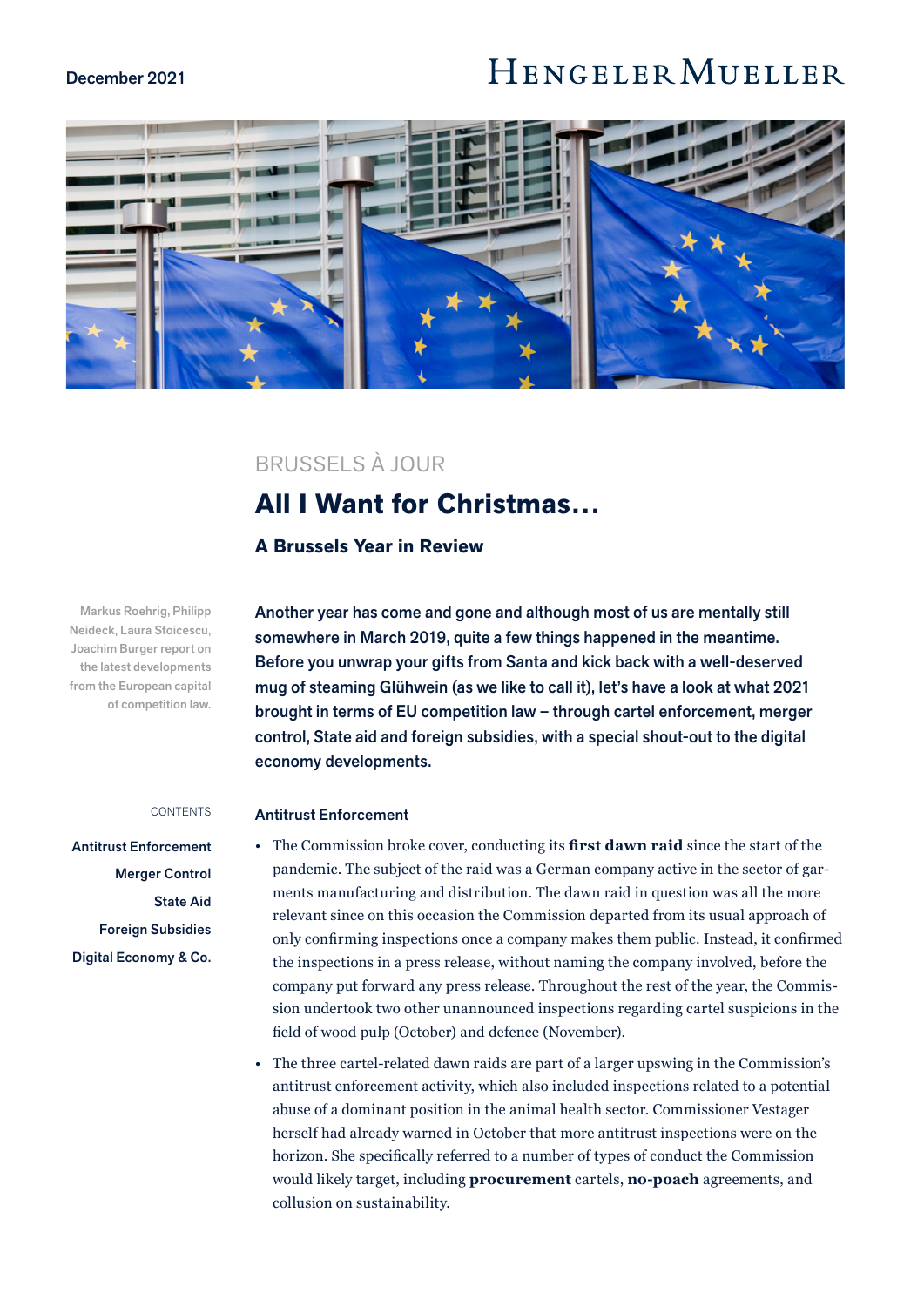# HENGELER MUELLER

<span id="page-1-0"></span>

| y, |  |
|----|--|

- Commissioner Vestager confirmed the constant decrease in leniency applications, once the silver bullet in cartel detection. On leniency, the Commission suggested that cartel whistleblowers may need greater protection from civil damages claims to boost the number of leniency applications, although that is still a long way to go. At the same time, Commissioner Vestager indicated that it was time to step up the other detection methods, which have already shown their efficiency, in order to fill the detection gap. One such instrument is the anonymous whistleblower platform the Commission launched in 2017, and which provides it with around 100 messages every year. Another tool is the so-called "intelligence unit", which, since its creation in 2016, has had an almost mythological existence. The launch itself was a rather footnote affair, after which its functioning or even efficiency were never brought up again. In October, Commissioner Vestager revealed that the James Bond-like structure has helped with investigations in more than 30 cartel and antitrust cases. And the Commission is planning for it to play an increasingly vital role in its work in the years to come.
- Notable developments in Luxembourg included:
	- *Sumal* The Court of Justice confirmed that subsidiaries can be the target of follow-on damages actions over anticompetitive conduct by their parent companies if they sold cartelized products. The ruling promises to make it easier for claimants to bring cartel lawsuits. We covered the details in our November 2021 issue.<sup>1</sup>
	- *Google Shopping* The ruling was the first major judicial test for the Commission's approach to tackling Big Tech via antitrust powers. The judgment sets a framework for analyzing how power is wielded and deciding whether or not competition has been harmed.

### Merger Control

• In March, the Commission issued a communication giving "practical guidance" on the use of the referral provision of the EUMR (the now famous **Article 22**), particularly when referrals are appropriate even though the merger is not notifiable in the country in question. The Commission was specifically eyeing problematic deals such as "killer acquisitions", where a large company buys up an innovative startup that may not yet have any significant revenue. We covered the details in our April 2021 issue.<sup>2</sup> 9 months later, the feedback on its enforcement is rather anticlimactic. Not only did some businesses and lawyers report that the guidance created significant uncertainty over which deals have to be notified, but also the anticipated flurry of guidance requests never happened, according to officials from the French and EU competition authorities. For instance, the Autorité de la Concurrence received only one formal request for guidance, on top of a few informal requests from companies that said they may come back for advice later. In the Brussels Bubble, rumor has it that everyone is following the *Illumina* saga, before making any moves of their own.

<sup>1</sup> www.hengeler.com/en/2021-11-brussels-a-jour

<sup>2</sup> www.hengeler.com/de/2021-04-brussels-a-jour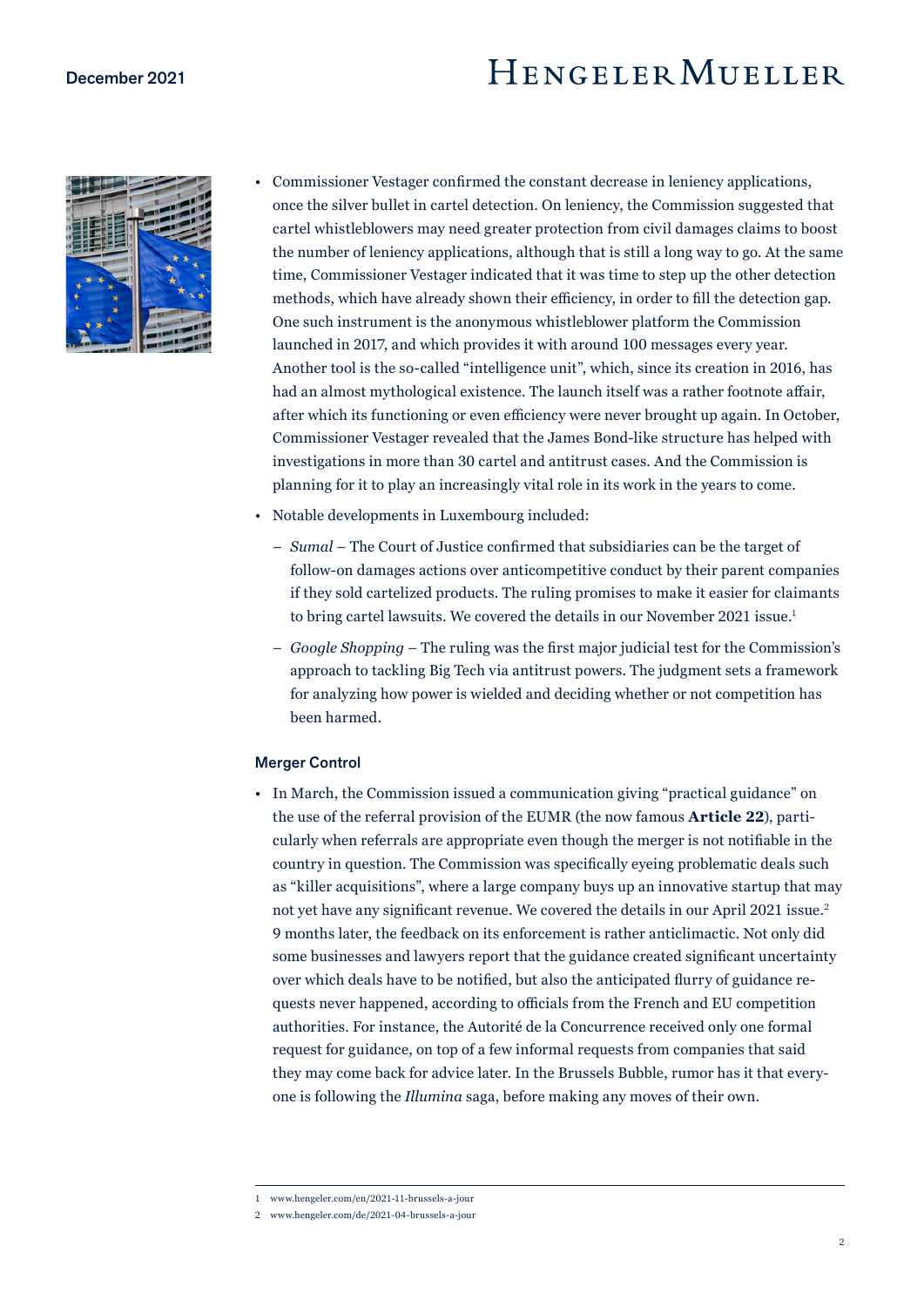### December 2021

## HENGELERMUELLER



- Which brings us to the US gene-sequencing company **Illumina**, currently the only company to have had a merger referred to the EU under the new guidance. Illumina has taken the Commission to the bloc's General Court to challenge the move to claim jurisdiction to review its acquisition of cancer-detection specialist Grail. In the oral hearing of 16 December, Illumina went all out and argued that it was used as a guinea pig (their words, not ours) for a new method of asserting jurisdiction. The following 3 hours of Q&A with the judges covered everything from the philosophy behind the EUMR and subsidiarity, to whether Commissioner Vestager's speeches are legally binding. The case is currently being handled by the General Court under expedited procedure and its outcome might shed more light on the future enforcement of the Article 22 guidance. Although the Commission's review is still on-going (current deadline: February 2022), Illumina closed the Grail acquisition in August, prompting the Commission to adopt interim measures (*inter alia* a hold-separate obligation) due to the "*unprecedented early implementation of a concentration*", and also triggering an investigation for gun-jumping, i.e. a potential violation of the standstill obligation.
- The revision of the **Market Definition Notice** is making a strong comeback, under the impatient French and German eyes. Ever since the EU regulator vetoed the merger of Siemens and Alstom's railway business in 2019, the two governments argued that by taking such a narrow view of competition, the Commission was preventing the emergence of European companies that could compete on a global scale. In November, Commissioner Vestager pushed back confirming that European champions come in all shapes and sizes, and stressed that the debate was still open. The clarification follows up on the Commission's assessment notice of June, which largely confirmed the relevance of the Market Definition Notice, while at the same time identifying 20 areas where the Notice might need updating, to take into account changes in the global economy, evolutions in the Commission's decisional practice, and directives from the case law of the EU courts. Which way the revision will go is anyone's guess now, particularly since the Commission feels that EU markets are increasingly concentrated, so breeding European champions might turn out to be a *parcours du combattant*. The publication of the draft revised Notice is (still) expected at the beginning of 2022.
- In another case, the General Court chimed in with the Commission's conviction that, although crime does not pay in benefits, it pays high fines when caught. In September, Altice lost its appeal of a sanction levied by the Commission for the implementation of its buyout of PT Portugal before getting merger approval. Even if the Court reduced the fine by EUR 6 million, the ruling affirmed the Commission's view that pre-closing covenants, if not carefully tailored not to interfere with the target's business, can amount to **gun-jumping**, an important wake-up call for M&A dealmakers. The Court also confirmed that the obligations to notify a merger and not to close prior to clearance are two different sets of rules and that, where a company closed without even notifying its deal, the Commission could impose two fines. On 2 December, Altice challenged the judgment before the Court of Justice.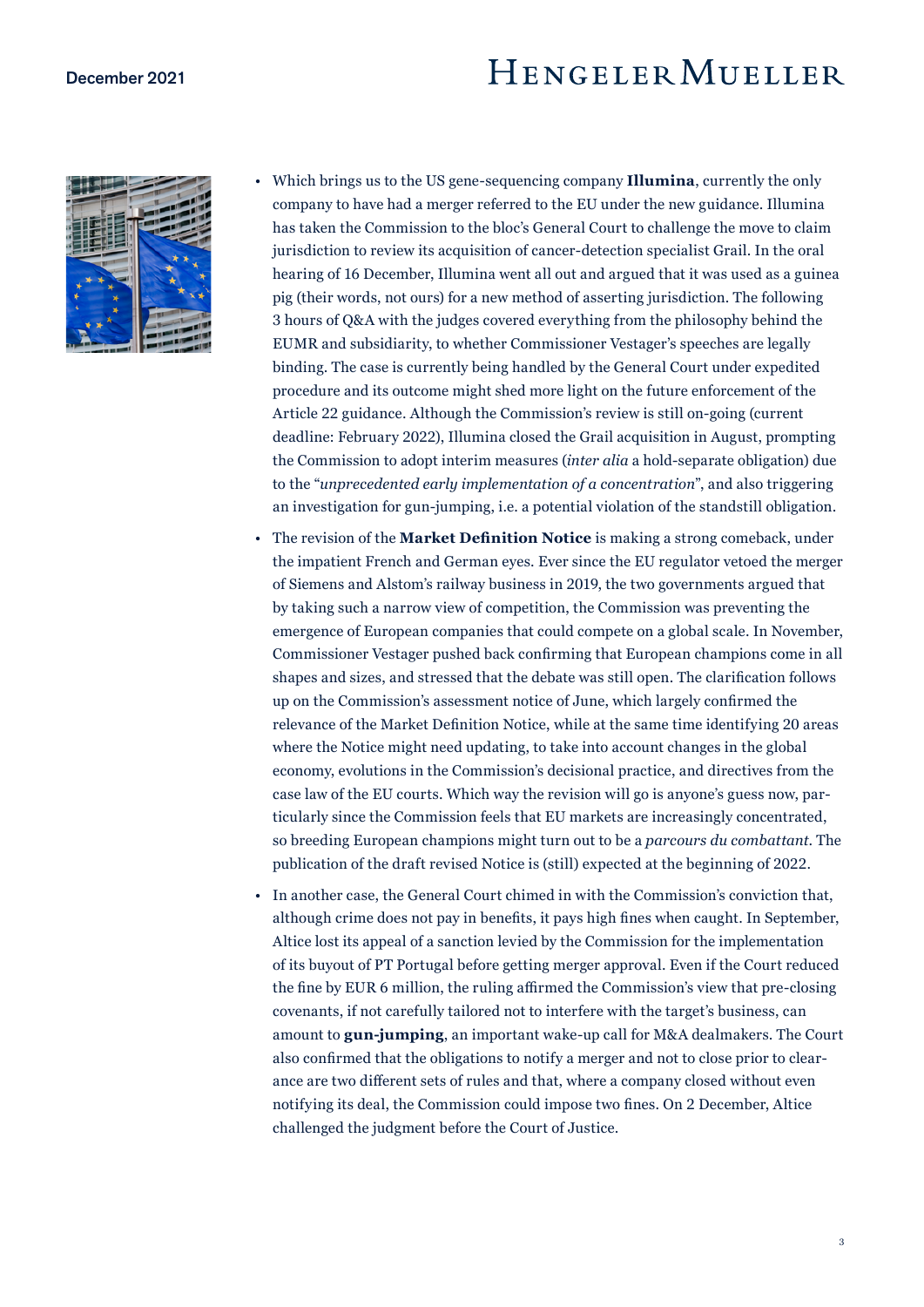# HENGELERMUELLER

<span id="page-3-0"></span>

### State Aid

- Even though 2021 and a continuous inflow of COVID-19 cases continued to put its capacities to a stern test, the Commission – rather than throwing in the towel – kept pushing its agenda forward. What stands out are efforts aimed at preparing current State aid rules for the so-called "**twin transition**" of the European economy into a green and digital future.
- Christmas came three days early when the Commission published the cornerstone of its "Fit for 55" package on 21 December 2021, the "Guidelines on State aid for climate, environmental protection and energy 2022" (**CEEAG**), thereby replacing the previous 2014 guidelines. Entering into force on 1 January 2022, the CEEAG is an essential part of the Commission's efforts to promote its Green Deal and aims to pave the way for increased public support towards green projects. The CEEAG comprises various new or revised sections (e.g. for renewables, energy efficiency, clean mobility and infrastructure) and allows for more flexible granting of aid, provided it contributes to the climate goals of the Green Deal. To ease the rules, the CEEAG foresee, *inter alia*, competitive bidding processes, the possibility of higher aid intensities (covering up to 100% of the cost difference to non-climate friendly projects) and even introduces new aid instruments such as Carbon Contracts for Difference.
- Besides its focus on its ambitious climate plan, the Commission has been all but silent on the second pillar of the twin transition. On digitalization, the Commission just recently – on 19 November – launched a public consultation on the proposed revision of the Guidelines on State aid rules for broadband networks (**Broadband Guidelines**), aiming to enable public support for deploying broadband networks particularly into remorse and sparsely populated regions across Europe. In addition, specifically with a view to ease public support for digitalization-related research and innovation projects, the Commission tabled a proposal for a revised Framework for State aid for research and development and innovation (**RDI Framework**).
- To back up its efforts on the twin transition, the Commission also adopted and tabled several other frameworks corresponding to and complementing the aforementioned rules. This included the adoption of a Communication on Important Projects of Common European Interest (**IPCEI Communication**, entering into force on 1 January 2022) as well as a public consultation of proposed amendments to the General Block Exemption Regulation (**GBER**). Changes to the latter will prove to be of particular practical relevance, as it will under certain criteria allow to exempt various types of aid measures (e.g. "green" projects, green hydrogen, risk finance investment and various RDI projects) from the obligation to formally notify these to the Commission.
- Other noteworthy developments in the State aid area include the new private enforcement notice, encouraging a closer cooperation between the Commission and national courts (e.g. via new contact points) to facilitate competitor's efforts in bringing State aid questions before national courts. Speaking of enforcement via court, also Luxembourg provided further insights beyond a number of COVID-19 cases (e.g. on discrimination through national aid (schemes), first in Case T-238/20). In Case C-57/19 P – *Tempus Energy v. Commission*, the Court of Justice handed down a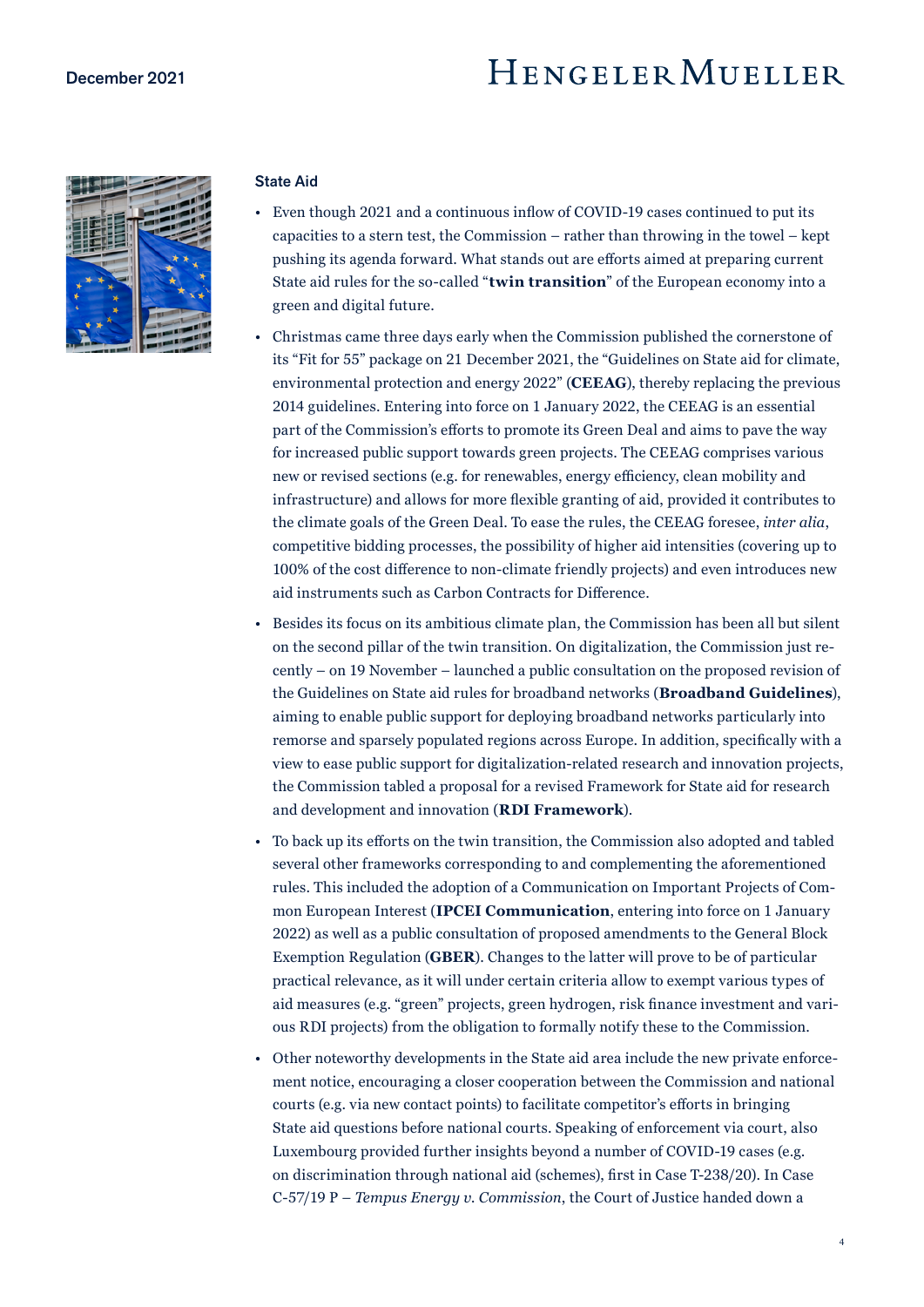# HENGELER MUELLER

<span id="page-4-0"></span>

widely noticed judgment clarifying the Commission's investigative duties regarding notified measures under preliminary examination (*Phase 1*). According to the Court of Justice, contrary to the General Court's extensive interpretation in the now overturned judgment, when assessing whether to open a formal investigation (*Phase 2*), the Commission is not obliged to seek or research additional information on its own, but can limit its review to information in its possession. To seek annulment, an applicant must therefore show that the Commission should have had "serious doubts" as to the compatibility of the aid based on information available to it in Phase 1 or that such information warranted further enquiries.

### Foreign Subsidies

- On 5 May 2021, the Commission **proposed legislation** that would revolutionize the rules on foreign subsidies in the EU, essentially imposing a new regulatory notification regime akin to the EU Merger Regulation and State aid rules. For details, with a particular focus on implications in M&A transactions, please see our May 2021 edition.3 The proposal is currently in the midst of the legislative process at the European parliament and the Council. It remains to be seen whether there will be substantial changes, in particular with respect to some of the question marks around the current draft.
- As far as the **interplay with the State aid rules** is concerned, one may ask whether the existing State aid rules and case law offer an appropriate blueprint for foreign subsidies, having in mind that such questions are also partially addressed by other frameworks (e.g. WTO rules). Furthermore, it remains unclear whether developments in one or the other field can – or even must – be translated into the respective counterpart.
- The foreign subsidies review comes on top of potentially applicable EU or national **merger control** proceedings and national FDI screenings. While with respect to EU Merger control proceedings, timelines and notification thresholds are largely aligned, it is unclear how a parallel review might pan out in practice. For instance, there is no guidance on potential remedies and whether merger control remedies might be accepted or in the Commission's view even sufficient to address additional competitive concerns caused by foreign subsidies. In addition, practical questions as to the gathering of information (RFIs to undertakings or third countries) or potential inspections of undertakings in – or outside the EU (possible under foreign subsidies regulation, n/a under merger control or State aid rules) and treatment in parallel proceedings remain unanswered.

<sup>3</sup> www.hengeler.com/de/2021-05-brussels-a-jour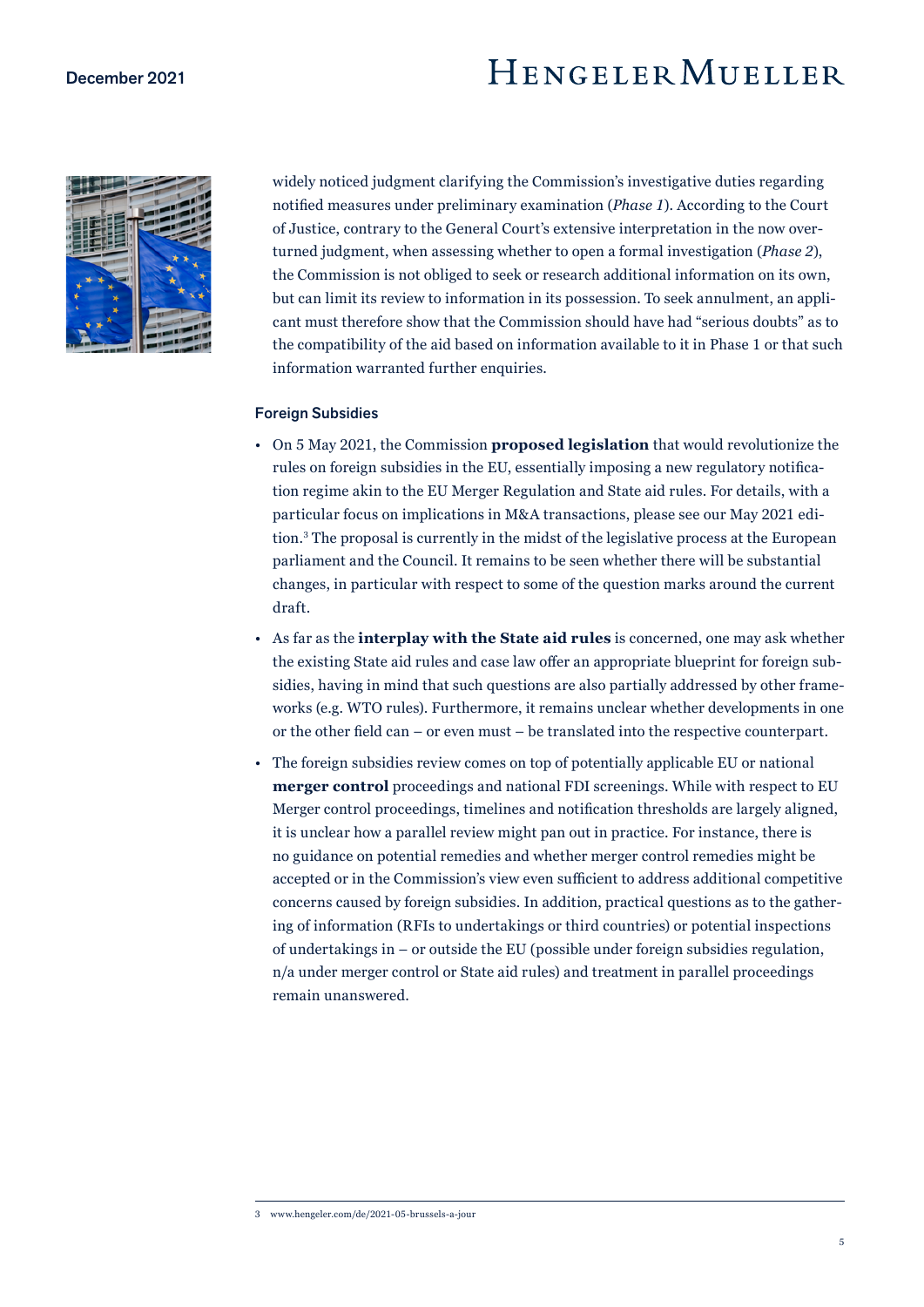

### Digital Economy & Co.

- Ursula von der Leyen raised eyebrows and heartrates when she delivered a very bold 2021 State of the EU speech before the European Parliament in September (**SOTEU**). In addition to backing up the upcoming Digital Markets Act (**DMA**), she also brought into the limelight a European solution to the global semi-conductors shortage, known since then as the **European Chips Act**. The Commission was remarkably tightlipped about the new initiative, except for a brief mentioning in the Commission's 2022 work program. The initiative might see a very French revival with the 2022 French Presidency. Although semi-conductors are not mentioned in the Presidency's list of priorities published on 9 December, sources in the Brussels Bubble think that Commissioner Thierry Breton – in charge of the project – is likely to be supported in delaying the conclusion of the tech partnership with the US, in order to buy some time for Europe's industry. The next episode of the cloak and dagger drama is scheduled for spring 2022, with the 2nd EU-US meeting regarding the tech alliance. In the meantime, you can read more about the SOTEU in our September issue.<sup>4</sup>
- As for the **DMA**, discussions are close to the finish line and the French Presidency's enthusiasm to see it through is palpable – the DMA features front and center in its list of priorities. In the meantime, on 25 November, the Council agreed on a common position on the draft DMA, shortening the proposed deadlines, further defining the role of national competition authorities and confirming the Commission's role as sole enforcer of the regulation. The general approach completes the negotiating position agreed by the Council and provides the Presidency with a mandate for further discussions with the European Parliament, which are scheduled for 2022. You can read more about the DMA, including the German take on the debate, in our October issue.5
- Although the new **Vertical Block Exemption Regulation** (**VBER**) will have broad implications for all industries, the Commission's long awaited draft, published in July 2021, sure takes a special interest in the digital economy. VBER and guidance not only include extra provisions for "online intermediation services" – platforms in plain language –, effectively excluding certain business models from the safe-harbor. They also allow suppliers to apply dual-pricing (i.e. different sales prices for their retailers, depending on whether the goods will be sold online or offline) and abandon the long-standing principle that suppliers must not set materially different requirements for their retailers' online and offline sales channels. In the last 12 years since the adoption of the current VBER, e-commerce has certainly made a quantum leap (not just in respect to its importance for our daily life, but also technically) – and the Commission now clearly wants to protect and re-vitalize the "brick-and-mortar" competition. Unsurprisingly, the drafts were met with mixed feedback, but the time for changes is running out. The current VBER will expire on 31 May 2022 and the Commission is determined to have a follow-up legislation duly in place.

<sup>4</sup> www.hengeler.com/en/2021-09-brussels-a-jour

<sup>5</sup> www.hengeler.com/en/2021-10-brussels-a-jour